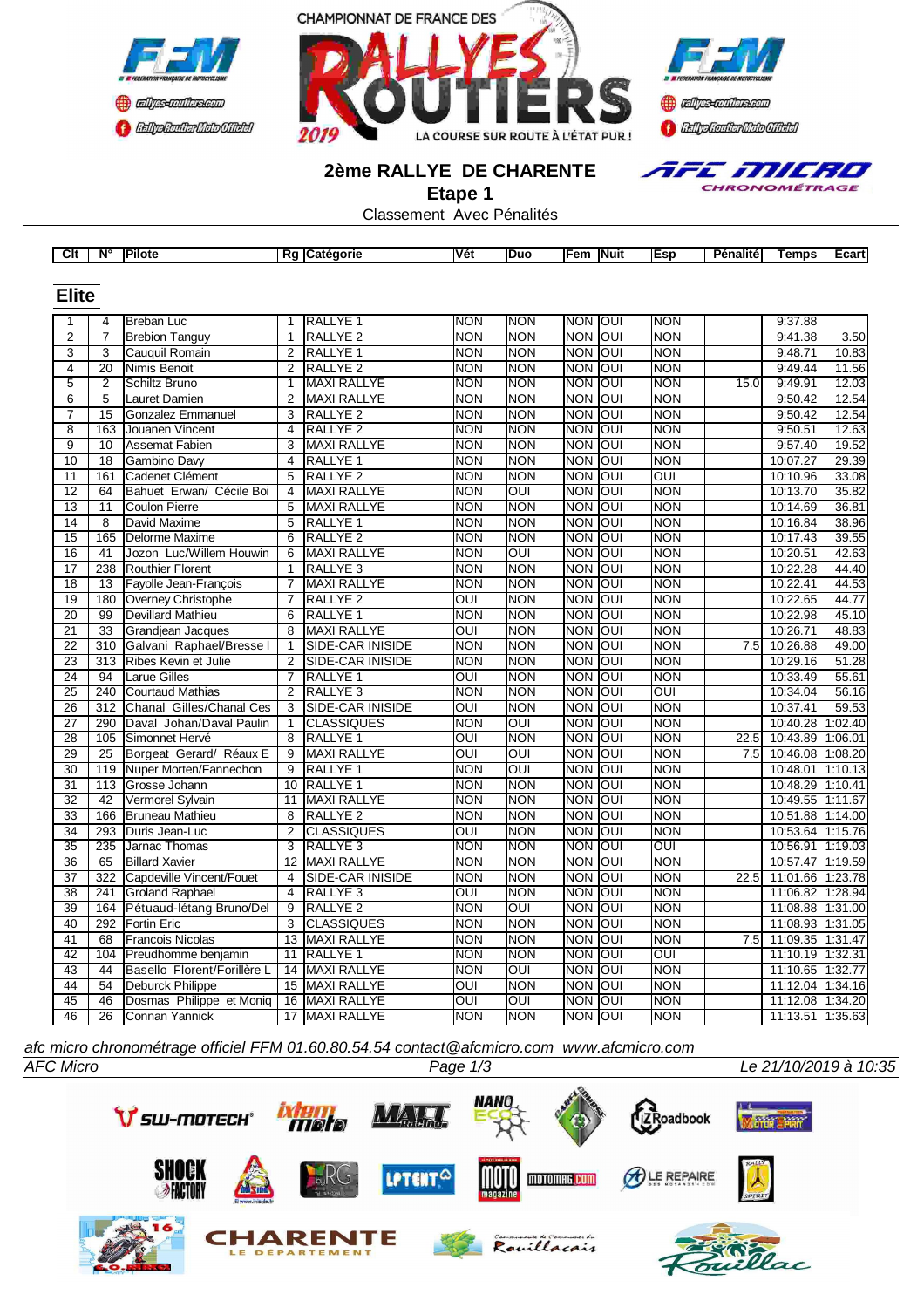



CHRONOMÉTRAGE

#### 2ème RALLYE DE CHARENTE Etape 1

Classement Avec Pénalités

| $\overline{\text{C}}$ lt | $N^{\circ}$      | Pilote                          |                 | Rg Catégorie            | Vét                                | <b>Duo</b> | Fem                     | Nuit       | <b>Esp</b> | Pénalité          | <b>Temps</b>          | <b>Ecart</b> |
|--------------------------|------------------|---------------------------------|-----------------|-------------------------|------------------------------------|------------|-------------------------|------------|------------|-------------------|-----------------------|--------------|
|                          |                  |                                 |                 |                         |                                    |            |                         |            |            |                   |                       |              |
| <b>Elite</b>             |                  |                                 |                 |                         |                                    |            |                         |            |            |                   |                       |              |
|                          |                  |                                 |                 |                         |                                    |            |                         |            |            |                   |                       |              |
| 47                       | 123              | Moreau Loane                    |                 | 12 RALLYE 1             | <b>NON</b>                         | <b>NON</b> | NON OUI                 |            | Inon       | 15.0 <sub>l</sub> | 11:13.92              | 1:36.04      |
| 48                       | 303              | Crescenzo Sébastien             | 4               | <b>CLASSIQUES</b>       | <b>NON</b>                         | <b>NON</b> | NON OUI                 |            | <b>NON</b> |                   | 11:18.27              | 1:40.39      |
| 49                       | 51               | Pelaez Sylvain                  | 18              | <b>MAXI RALLYE</b>      | <b>NON</b>                         | <b>NON</b> | NON OUI                 |            | OUI        | 7.5               | 11:19.91 1:42.03      |              |
| 50                       | 21               | Maurel Eric                     | 19              | <b>MAXI RALLYE</b>      | <b>NON</b>                         | <b>NON</b> | <b>NON OUI</b>          |            | <b>NON</b> |                   | 11:24.81              | 1:46.93      |
| 51                       | 27               | Vaugelade Jean-Pierre           | 20              | <b>MAXI RALLYE</b>      | <b>NON</b>                         | <b>NON</b> | NON OUI                 |            | <b>NON</b> |                   | 11:25.04              | 1:47.16      |
| 52                       | 291              | Theillac Thierry                | 5               | <b>CLASSIQUES</b>       | OUI                                | <b>NON</b> | <b>NON OUI</b>          |            | <b>NON</b> |                   | 11:25.12              | 1:47.24      |
| $\overline{53}$          | 294              | Palicot Grégory                 | $\overline{6}$  | <b>CLASSIQUES</b>       | <b>NON</b>                         | <b>NON</b> | <b>NON OUI</b>          |            | <b>NON</b> |                   | 11:28.39              | 1:50.51      |
| 54                       | 315              | Lepage pauline/Lepage D         | 5               | SIDE-CAR INISIDE        | <b>NON</b>                         | <b>NON</b> | $\overline{\text{out}}$ | lino       | NON        |                   | 11:30.10 1:52.22      |              |
| 55                       | 59               | Stephan Pierre/Brunet Elo       | 21              | MAXI RALLYE             | <b>NON</b>                         | OUI        | <b>NON OUI</b>          |            | <b>NON</b> |                   | 11:33.81              | 1:55.93      |
| 56                       | 296              | Pigeat Richard                  | 8               | <b>CLASSIQUES</b>       | OUI                                | <b>NON</b> | NON OUI                 |            | <b>NON</b> | 22.5              | 11:34.87              | 1:56.99      |
| 57                       | 108              | Gilli Aurélien                  | 14              | <b>RALLYE 1</b>         | <b>NON</b>                         | <b>NON</b> | <b>NON</b>              | JO         | <b>NON</b> | 7.5               | 11:50.83              | 2:12.95      |
| 58                       | 334              | Titard J-Iouis/Eragne Flori     | 6               | <b>SIDE-CAR INISIDE</b> | OUI                                | <b>NON</b> | <b>NON NON</b>          |            | <b>NON</b> |                   | 11:56.05              | 2:18.17      |
| 59                       | 329              | Choin Albert/Bordas Patri       | $\overline{7}$  | SIDE-CAR INISIDE        | OUI                                | <b>NON</b> | <b>NON OUI</b>          |            | <b>NON</b> | 30.0              | 11:56.44 2:18.56      |              |
| 60                       | 317              | Bacon Franck/Penot Cédr         | 8               | <b>SIDE-CAR INISIDE</b> | <b>NON</b>                         | <b>NON</b> | NON OUI                 |            | <b>NON</b> | 37.5              | 11:57.35 2:19.47      |              |
| 61                       | 58               | Bourgeois Frédéric              | 24              | <b>MAXI RALLYE</b>      | $\overline{O}$                     | <b>NON</b> | <b>NON OUI</b>          |            | <b>NON</b> | 7.5               | 11:58.80 2:20.92      |              |
| 62                       | $\overline{274}$ | Lacoste Christian               | $\mathbf{1}$    | <b>ANCIENNES</b>        | $\overline{O}$                     | <b>NON</b> | <b>NON OUI</b>          |            | <b>NON</b> | 7.5               | 12:00.04 2:22.16      |              |
| 63                       | 321              | <b>Bleusez David/Capdeville</b> | 9               | SIDE-CAR INISIDE        | <b>NON</b>                         | <b>NON</b> | <b>NON OUI</b>          |            | <b>NON</b> |                   | 12:06.17 2:28.29      |              |
| 64                       | 31               | Potier Guillaume                | 26              | MAXI RALLYE             | <b>NON</b>                         | <b>NON</b> | <b>NON</b>              | loui       | NON        |                   | 12:09.56 2:31.68      |              |
| 65                       | $\overline{55}$  | Lamour Marc                     | 27              | <b>MAXI RALLYE</b>      | <b>NON</b>                         | <b>NON</b> | <b>NON OUI</b>          |            | <b>NON</b> | 7.5               | 12:10.93              | 2:33.05      |
| 66                       | 233              | <b>Colliot Philippe</b>         | 5               | RALLYE <sub>3</sub>     | <b>NON</b>                         | <b>NON</b> | <b>NON</b>              | loui       | <b>NON</b> |                   | 12:12.84              | 2:34.96      |
| 67                       | 167              | <b>Molinet Denis</b>            | 13              | RALLYE <sub>2</sub>     | $\overline{O}$                     | <b>NON</b> | <b>NON</b>              | JON        | <b>NON</b> |                   | 12:14.34              | 2:36.46      |
| 68                       | 101              | Bacca Riccardo                  | 18              | RALLYE <sub>1</sub>     | <b>NON</b>                         | <b>NON</b> | NON OUI                 |            | <b>NON</b> | 7.5               | 12:15.64 2:37.76      |              |
| 69                       | 236              | Crescencio Pedro                | 6               | RALLYE <sub>3</sub>     | <b>NON</b>                         | <b>NON</b> | NON OUI                 |            | <b>NON</b> |                   | 12:23.47              | 2:45.59      |
| $\overline{70}$          | 117              | Brousté Laurent                 | $\overline{19}$ | <b>RALLYE 1</b>         | $\overline{OUI}$                   | <b>NON</b> | <b>NON OUI</b>          |            | <b>NON</b> | 45.0              | 12:30.40 2:52.52      |              |
| $\overline{71}$          | 246              | Dion Fabrice                    | 8               | RALLYE <sub>3</sub>     | <b>NON</b>                         | <b>NON</b> | <b>NON OUI</b>          |            | <b>NON</b> | 15.0              | 12:46.05              | 3:08.17      |
| $\overline{72}$          | 230              | <b>Bulot Eric</b>               | 9               | RALLYE <sub>3</sub>     | $\overline{O}$                     | <b>NON</b> | <b>NON NON</b>          |            | <b>NON</b> |                   | 12:53.27              | 3:15.39      |
| $\overline{73}$          | 330              | Quilbault Jimmy/Pesenti S       | 10              | SIDE-CAR INISIDE        | <b>NON</b>                         | <b>NON</b> | <b>NON OUI</b>          |            | <b>NON</b> |                   | 12:53.88 3:16.00      |              |
| 74                       | 304              | Menard Frédéric                 | 10              | <b>CLASSIQUES</b>       | OUI                                | <b>NON</b> | NON OUI                 |            | <b>NON</b> | 7.5               | 12:59.45 3:21.57      |              |
| 75                       | 252              | <b>Benoist Thierry</b>          | 10 <sup>°</sup> | RALLYE <sub>3</sub>     | OUI                                | <b>NON</b> | <b>NON NON</b>          |            | <b>NON</b> |                   | 13:04.44              | 3:26.56      |
| $\overline{76}$          | 160              | Bousselin Philippe              | 15              | RALLYE <sub>2</sub>     | $\overline{\overline{\text{OUI}}}$ | <b>NON</b> | <b>NON</b>              | lon        | <b>NON</b> | 1:22.5            | 13:09.49 3:31.61      |              |
| $\overline{77}$          | 169              | <b>Maneuf Serge</b>             | 16              | RALLYE <sub>2</sub>     | $\overline{O}$                     | <b>NON</b> | NON OUI                 |            | <b>NON</b> | 15.0              | 13:15.42              | 3:37.54      |
| 78                       | 173              | Messeghem Christian             | 17              | <b>RALLYE 2</b>         | OUI                                | <b>NON</b> | NON OUI                 |            | <b>NON</b> | 1:00.0            | 13:29.70              | 3:51.82      |
| 79                       | 288              | Lachaize Philippe               | $\overline{11}$ | <b>CLASSIQUES</b>       | <b>NON</b>                         | <b>NON</b> | <b>NON OUI</b>          |            | <b>NON</b> |                   | 13:29.89              | 3:52.01      |
| 80                       | 251              | Germanique Pascal               |                 | 13 RALLYE 3             | $\overline{\text{out}}$            | <b>NON</b> | NON OUI                 |            | <b>NON</b> |                   | 13:32.82              | 3:54.94      |
| 81                       | 267              | Martin Eric                     | $\overline{2}$  | <b>ANCIENNES</b>        | $\overline{\text{OUI}}$            | <b>NON</b> | <b>NON NON</b>          |            | <b>NON</b> |                   | 13:40.17              | 4:02.29      |
| 82                       | 268              | Renault Laurent                 | 3               | <b>ANCIENNES</b>        | OUI                                | <b>NON</b> | <b>NON NON</b>          |            | <b>NON</b> |                   | 13:42.50              | 4:04.62      |
| $\overline{83}$          | 261              | Coudurier Thierry / Parent      | $\overline{4}$  | ANCIENNES               | <b>NON</b>                         | Б          | <b>NON</b>              | ािण        | <b>NON</b> | 1:22.5            | 13:44.98              | 4:07.10      |
| 84                       | 262              | Zabroniecka Joël                | 5               | <b>ANCIENNES</b>        | $\overline{\overline{\text{OUI}}}$ | <b>NON</b> | NON OUI                 |            | <b>NON</b> | 7.5               | 13:51.11              | 4:13.23      |
| 85                       | 263              | Zanutto Jean-François           | 6               | <b>ANCIENNES</b>        | $\overline{O}$                     | <b>NON</b> | <b>NON</b>              | <b>NON</b> | <b>NON</b> | 22.5              | 13:58.89 4:21.01      |              |
| 86                       | 271              | Dufour Marc                     | $\overline{7}$  | <b>ANCIENNES</b>        | $\overline{\overline{\text{OUI}}}$ | <b>NON</b> | <b>NON</b>              | <b>NON</b> | NON        | 2:07.5            | 15:11.57              | 5:33.69      |
| 87                       | 300              | <b>Fanien Gilles</b>            | 12              | <b>CLASSIQUES</b>       | <b>NON</b>                         | <b>NON</b> | <b>NON OUI</b>          |            | OUI        | 1:15.0            | 16:30.50 6:52.62      |              |
| $\overline{88}$          | 264              | <b>Rivollet J-Yves</b>          | 8               | <b>ANCIENNES</b>        | $\overline{\text{OUI}}$            | <b>NON</b> | <b>NON NON</b>          |            | <b>NON</b> | 3:07.5            | 16:51.60 7:13.72      |              |
| 89                       |                  | 162 Dupuis-Maurin Valeryane     |                 | 20 RALLYE 2             | <b>NON</b>                         | <b>NON</b> | OUI                     | loui       | NON        |                   | 15.0 19:18.54 9:40.66 |              |

### **Abandons**